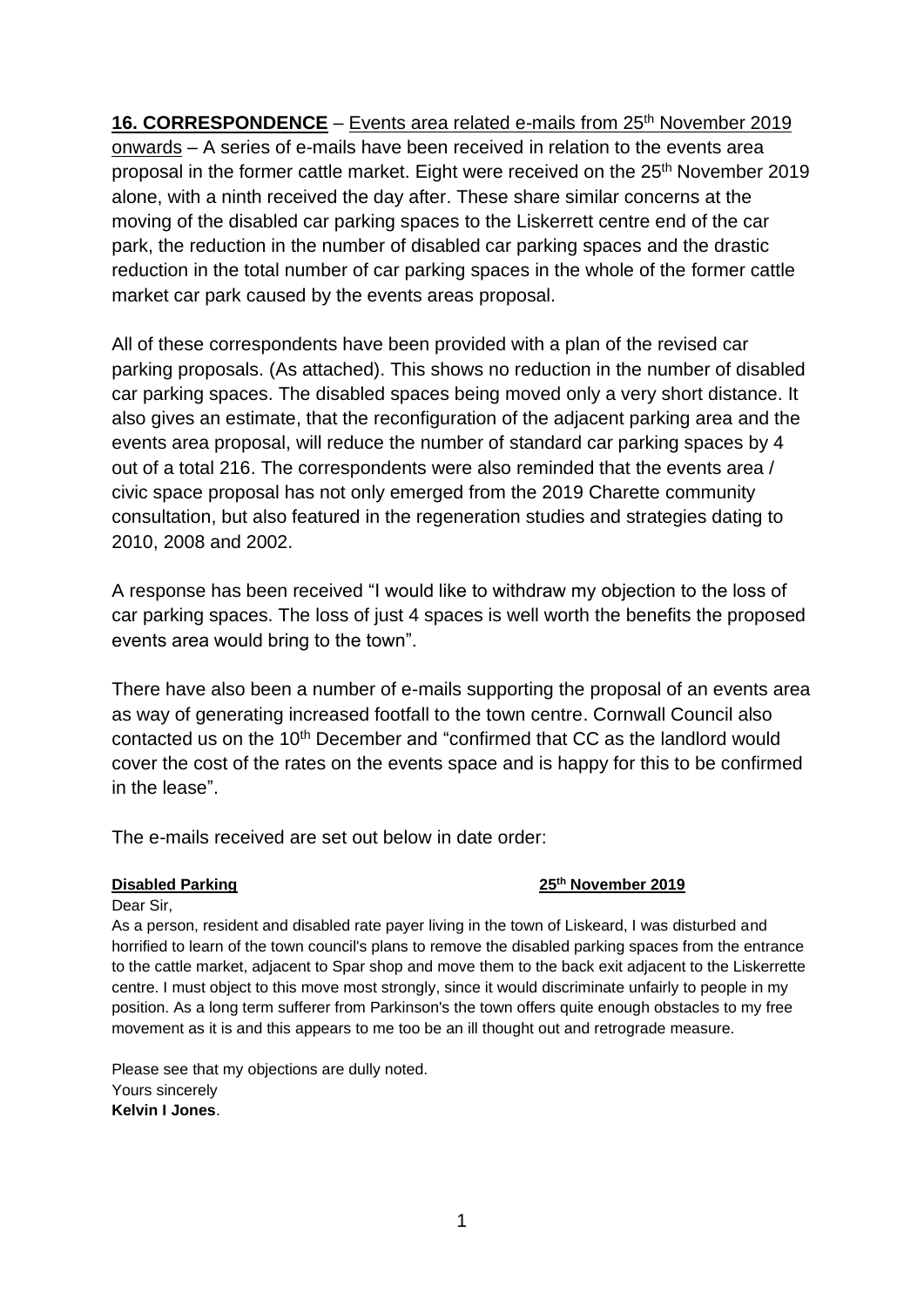## **Proposed changes to the cattle market 25th November 2019**

### To whom it may concern

As a business owner I am very concerned about the plans to remove parking spaces from the cattle market to move the location of the community centre.

As a Hairdressing salon we bring a lot of trade into the town, some of these people only come into town when they have their hair done and actually wouldn't come in at all if it wasn't for us.

We need to keep these people coming in and parking is a big factor we have lots of disabled people and elderly who use our salon and park in the cattle market to avoid the hill or the steps in upper and lower sungirt carpark.

To remove many of these spaces would greatly penalise these people and they may choose to instead have a mobile hairdresser which will greatly effect not only our business the businesses in the town they use whilst they are visiting us.

I don't see how moving a community centre that already has premises will bring anymore business into Liskeard. It seems a lot of money to put into this development which will not benefit the other business that are currently supporting our town.

Between myself my business partner and my sister we have three businesses in the town that have been successful for over 15 years. The council needs to listen to the local businesses who have been in the town for years and have experience in business. We are the ones who see first hand and also listen to the general public on a daily basis about what the town needs to thrive.

I have never heard anyone say we need a new community centre. I hear people saying we need to reduce parking costs, more parking is needed, more businesses in town to draw people in.

Please listen to the local businesses think carefully about how this money is spent. Don't make it harder for people to access our town and stop the elderly or disabled from being able to park and come in for a coffee or a haircut.

## **Many Thanks Becky Sandy Director Red Hairdressing LTD**

### **PARKING OBJECTION AT CATTLE MARKET 25th November 2019**

To the planning department,

I am concerned about losing the parking bays in the cattle market, especially the disabled spaces, I think it's important all parking stays as close to the town center as possible, as a business owner in the town of over 30 years with a succssful commercial outlet, its important my customers can use bays as close to my shop as possible, for their convenience especially the elderly and disabled who are patrons of my store and every other store in town. We do not need any more hindrances or excuses why the public wont use our town for shopping.

I would like you to register my strongest objections to this plan

**Jane Louise** 

**Proprietor**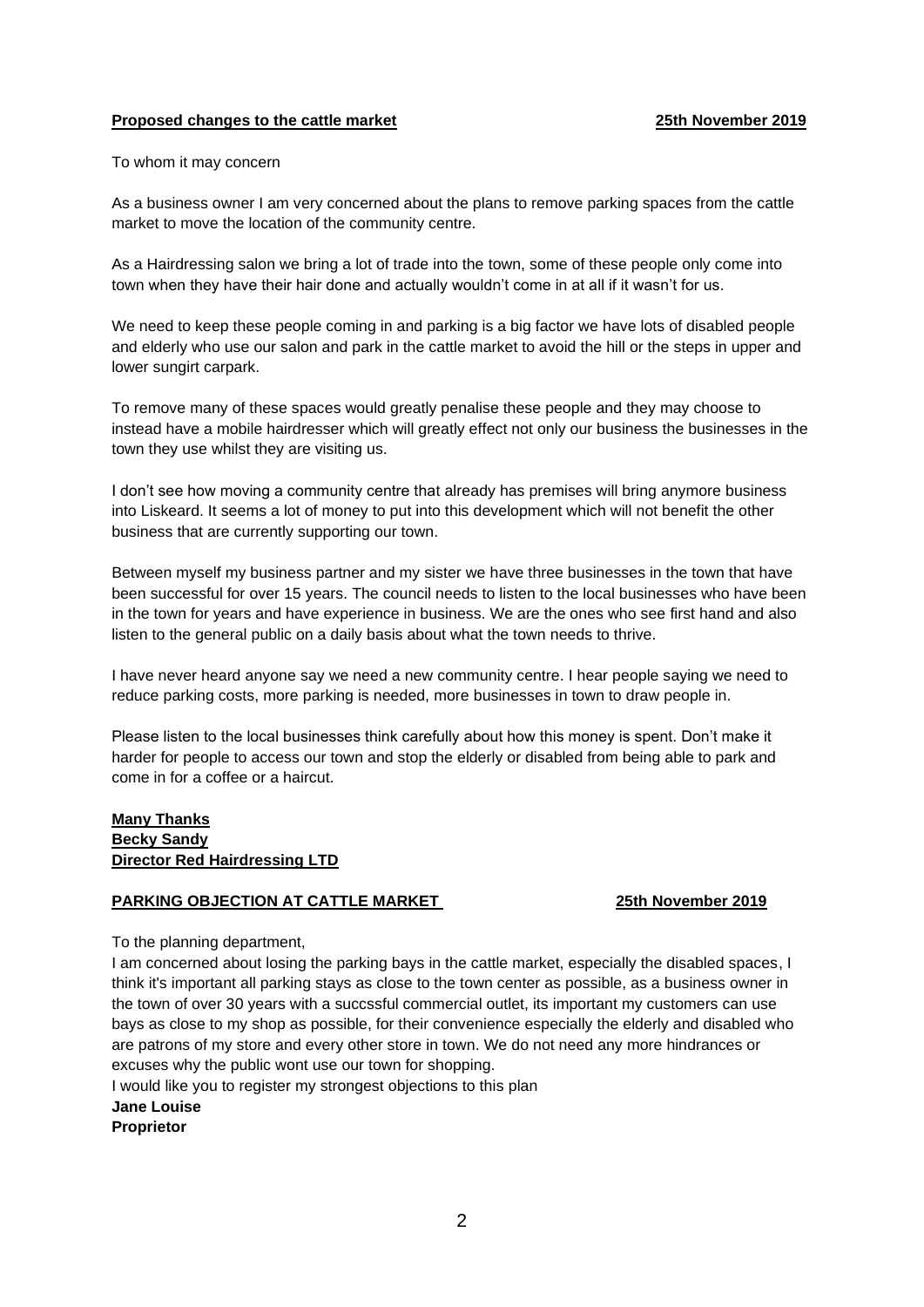## **Objections to the cattle market parking plans 25th November 2019**

### Dear Councillors,

As Chair of the Liskeard Traders Association and on behalf of my members I wish to object most strongly to the current plans the Council is proposing for changes to the Cattle Market and in particular to the parking layout of the Market Approach area of the site. These alterations, removal of parking availability and reduction of Disabled parking spaces will have serious consequences to the businesses immediately around the cattle market and further into the town centre.

The ready ability to park in this area gives people quick access to the town's services, many of which clustered around the market site such as the doctor's practice, dentist, chemists, banks and post office are essential services especially to the elderly, disabled and infirm who will be greatly disadvantaged if these disastrous plans come into force.

Businesses and retailers in town ask why the Council needs to permanently block off this area to create an 'events' space since historically when events take place the parking area is successfully cordoned off for the occasion. Events are few through the year but parking needs are constant and the two can happily co-exist as has proved for the town so far.

Will there be a general consultation on this plan or will the Council, taking a high-handed unilateral decision on this issue that is so crucial to the wellbeing of the whole town, wilfully ignore the wish of the people and disenfranchise the taxpayer?

## **Lin Moore Chair of the LTA**

## **CATTLE MARKET – APPROACH PARKING PLANS 25th November 2019**

I would like to express my concerns over the changes to the approach plans for the cattle market especially moving the disabled parking at the current time.

I feel that, perhaps, plans are being made which should be left until a later date when the entire market plans are secured. I understand that the strip of land maybe required for activities in the 3 proposed sheds and it is proposed that this is purchased from Cornwall Council - this seems a little unnecessary, especially at this stage. It is a very small and awkward piece of land suitable for nothing much else!

I also notice that the plans seem to include market stalls - although Liskeard is crying out for a market I feel there may be viability issues and very labour intensive for the person running it. I did a viability study for a weekly town market personally a few years ago and it would certainly, at least initially, be a charitable endeavour. Perhaps the earmarked space is for occasional markets - again a noble idea but something which is declining year on year as the economic climate changes.

I am also concerned about the parking bay / parking for the spar. Parking should be encouraged "around the back" as it is hazardous at the moment with the never ending queue of traffic on the yellow line outside, especially with the justifiable lack of parking/stopping space at the front of Weatherspoons now. The road is narrowed by parked cars and is certainly hazardous with people pulling out without looking. I would like to encourage parking in the cattle market area and walking through. Parking should be as near as possible to the Spar to encourage this as it is all about convenience and heaven forbid anyone should have to walk far! As the Weatherspoon's lorry apparently does not fit in to the library bay it is possible that they will end up using the parking bay in due course.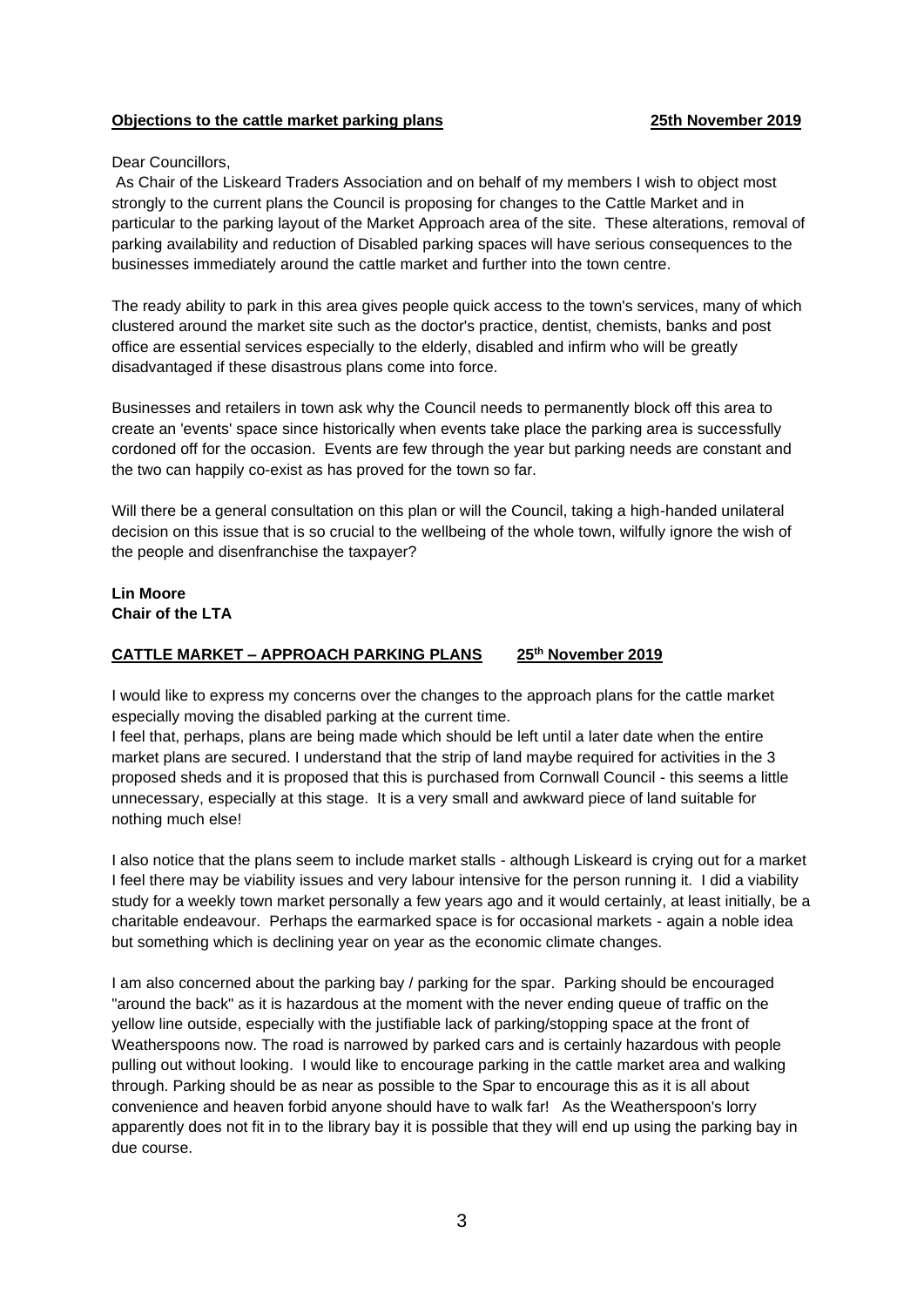There are many points in the plan overall I feel unsettled about. It all feels a little "flexible" and not cohesive and I would rather plans were fixed a little more - with consideration not just for the cost but the long term economic viability of the many projects involved so I am afraid at the moment my concerns must be viewed as an objection.

With best wishes **Clare Dallison Mumma Mango**

## **OBJECTIONS TO CATTLE MARKET PARKING PLANS 25th November 2019**

Dear Councillors,

From information circulating around Liskeard businesses I understand that there has been a motion put forward in the closed section, part two of a recent council meeting, to take a lease on the land at the Spar entrance end of the Market car park.

This was not discussed in open meeting and would impose a number of constraints on the market development schemes currently being put forward. It would also restrict convenient parking for the less able of Liskeard's consumers and have an effect on businesses trading within the town centre if this space was restricted and otherwise controlled.

As the leasehold purchase of this piece of land would have the above consequences, and more, I would have thought that a discussion in open forum would be in order before a decision is made. Yours sincerely,

**Neil Austen Stove Shop** 

# It has come to my attention that there are plans to remove the parking area in the cattle market by Market Approach. I would like to object to this as I believe parking facilities need to be close to local shops and businesses to benefit the town. The removal of the parking at this end of the cattle market will also greatly affect the elderly and disabled that need to access that end of the town centre.

**Regards Brian Stratford Liskeard News**

## **CATTLE MARKET PARKING 25th November 2019**

Good afternoon,

Please see attached email, we have subsequently not received details and therefore object Jon Pollard Liskeard Chamber of Commerce….

Good afternoon Steve, 16th September 2019

Trust you are well,

Speaking as Chairman of the Chamber of Commerce………

Have heard talk of the short-stay parking in the Cattle Market being lost, we have seen no publicity for the proposal, surely there is a consultation.

Having spoken with a few members and also with the traders we all agree that this is totally unacceptable, however we tend to agree that the proposal would be better sited towards the Varley Lane end of the car park. The short-stay provision is key to both local businesses and traders alike.

**Cattle Market 25th November 2019**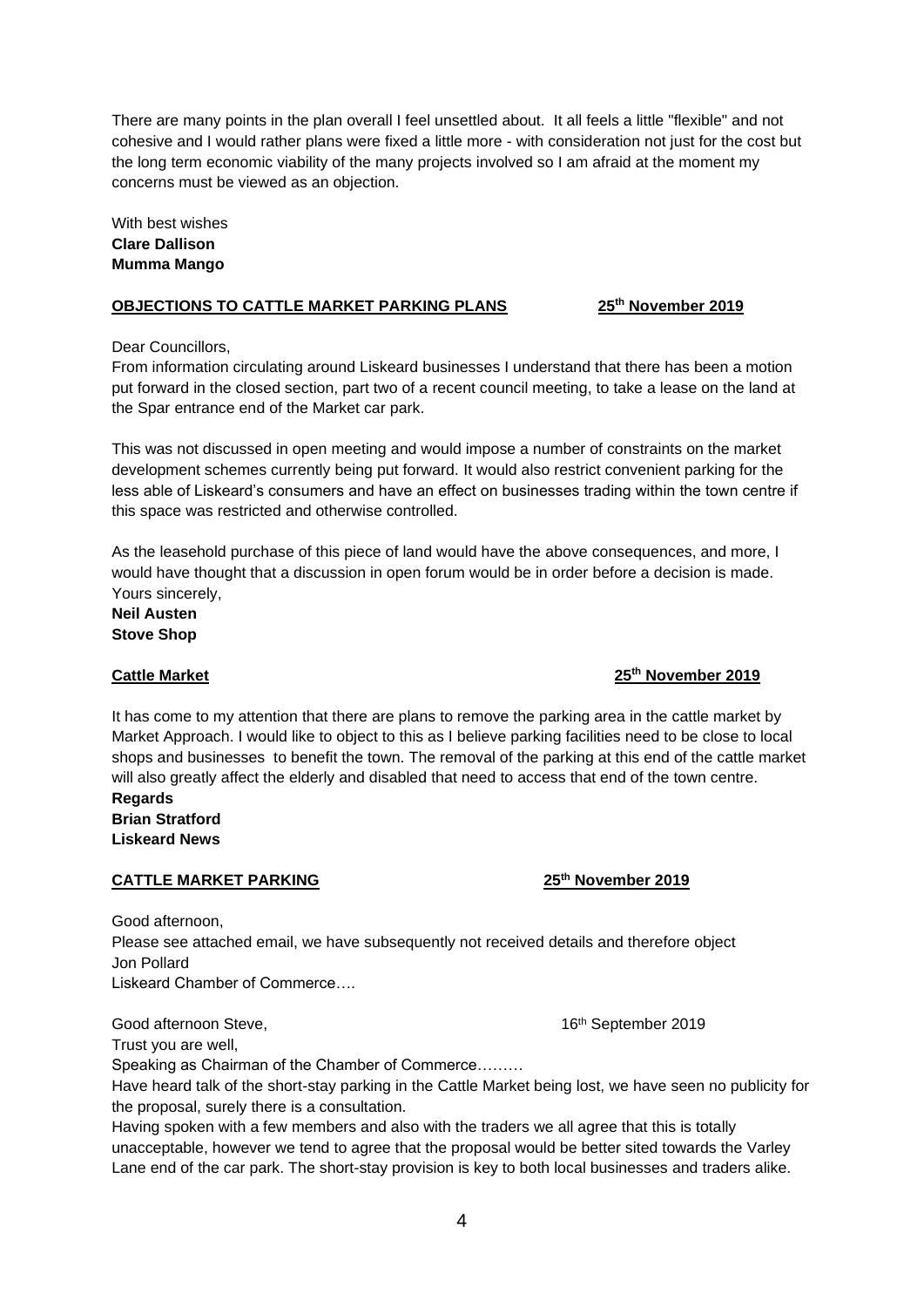Would appreciate a few details if/when available and the chance to view the proposals prior to decisions being reached that may seriously damage the already struggling business sector within the town. Happy to chat, feel free to give me a call Thank you Jon Pollard ( Chairman – Liskeard Chamber of Commerce )

## **Liskeard Cattle Market Car Park 26th November 2019**

Dear sir

I wish to make an objection to the significant reduction in car parking spaces in the proposed plans for the cattle market. I regularly visit Liskeard on business and for shopping and use all of the town centre carparks. I feel that a loss of car parking spaces would not help in the development of the town.

Yours faithfully **Tony Wilday Talland Bay Insurance Services**

## **Planned event space 27th November 2019**

Dear Sir/Madam

As we're aware of the proposal for the council to take over the space at the end of the Liskeard cattle market car park I wanted to email you in support of this project.

As a part of the Liskeard Business Network we speak to a lot of businesses and local community workers who think this would be a great way to introduce people in to town from what is currently an area which obviously needs attention.

The space would also provide a way for local businesses and the local community to get involved in projects which would not only add value to the town as a whole but also regenerate an area which is currently in need of attention.

We would love to see a more attractive pathway leading people from the car park in to town as well as give the opportunity to provide a space which the community can occupy with possible pop-up events and ideally an evening space which is better lit and more aesthetically attractive to people coming in to town for night trade and families who are walking through town from the car park.

I hope our support for the councils involvement in this project adds weight to your decision to go ahead with its development.

If you have any further questions please don't hesitate to get in touch. Many thanks **Lee Edwards Olive & Co. Cafe**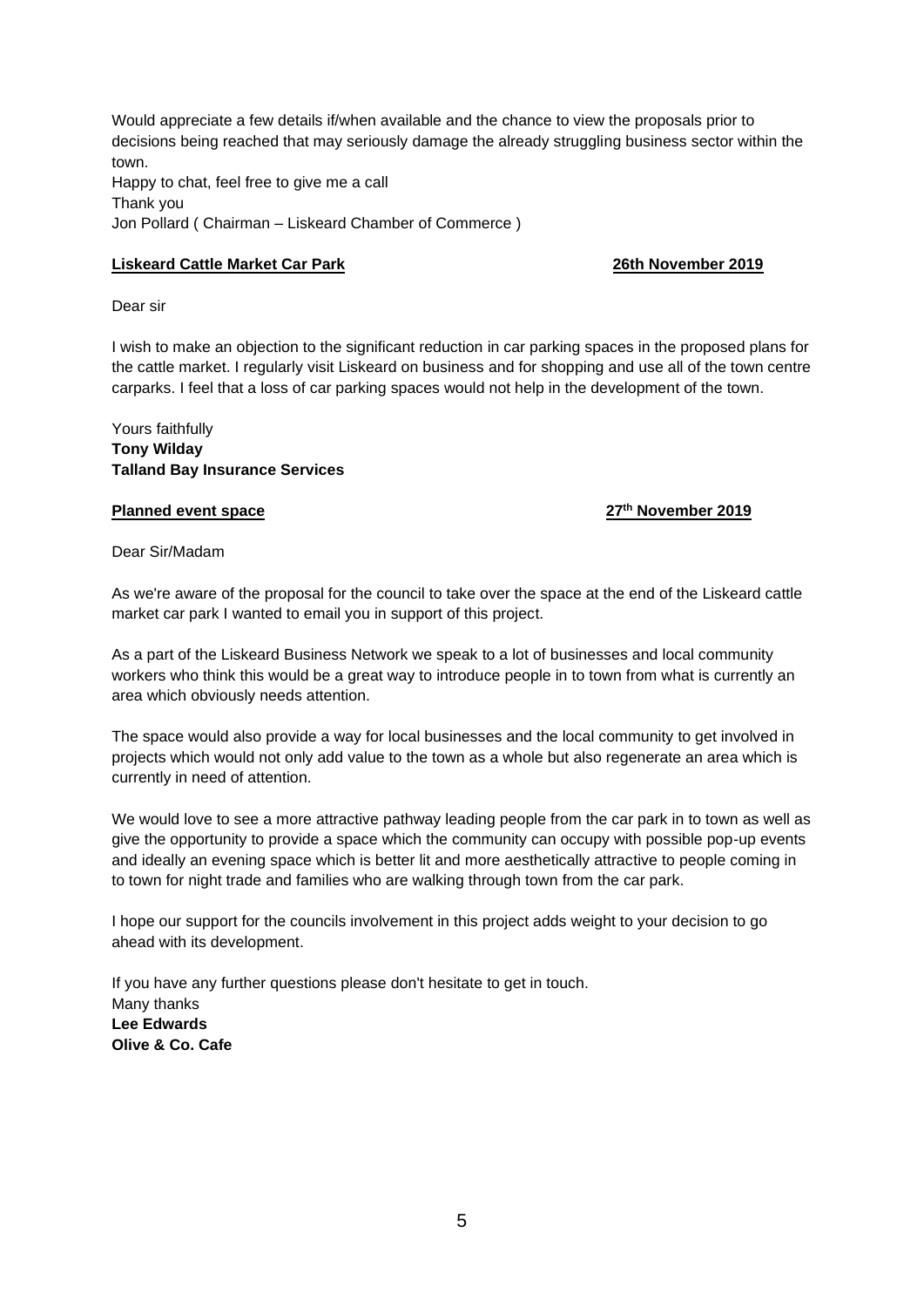### **Cattle Market Car Park Area 28th November 2019**

Hello, my name is Steve Hibbert and I own vintage72 toys and games situated at the end of the car park at the top of the lane that runs by the spar shop, same building as David Hambly's photography. I would like to voice my support for the council to take charge of the space at this end of the car park as declared in the development proposals.

I understand that there has been opposition to the project and I just cannot believe why there would be such negativity from other retailers further into the town area, apparently specifically those along the Fore street. It bewilders me to think that they are so short sighted to not be able to see how this development is for the WHOLE town of Liskeard and will be a positive attraction for the town that will bring visitors in that the WHOLE of the town will benefit from.

It's common thought that certain persons who operate their business on Fore street and own other units there that they rent out are in opposition as they think it will take revenues away from their area, this is complete nonsense and very narrow minded and could lead to irreversible damage to the development site of the cattle market that can be critically important to the economic growth of our town.

I have been living in Liskeard now for eight years and moved down from Leicester where I was able to witness the growth of a similar size town, namely the town of Melton Mowbray where the town there was also suffering from loss of livestock business from its famous cattle market, after a few years of development they have transformed that area into a bustling market scene district that has different attractions on different days and draws in visitors from outside the region all year round. Granted it's a different county and geographically there are going to be differences but it was also an area of deprivation and low income that has been transformed now into a bustling market area and is an example that we in Liskeard could easily learn from and adapt ideas from to create an amazing opportunity for ourselves.

We have allowed big names, attractive brands into our town over the last couple of years to attract visitors in and that has been positive, you only have to see how busy they all are. As a family who would have been holidaying down here up to a few years ago, the likes of Wetherspoons, Dominos, Subway and Costa are the sort of 'family friendly' names that attract, why not now go further and develop the cattle market area to attract even more visitors to the town. I know how big a pull the various market scenes can be for the town, whether it be vintage market, collectibles / antiques market, farmers market, Christmas market, car boot type market, they will all be attractive destinations for visitors all year round. The only thing that would stop this being something that would work for the town are the people in the area who vote against it for heir own individual reasons and not be at all interested in the town's development if they feel it's not within their own control only.

I for one can confirm that the so called 'traders association' headed up by certain individuals are not representing me nor do I see them representing the rest of the town other than their own small area and I am totally against their opposition to the cattle market development, yours sincerely **Steve Hibbert** 

### **Cattle Market 28th November 2019**

LIB is delighted to be given the opportunity to be part of the cattle market regeneration, and as we presented to your full council meeting on 7 November, our proposals to install and plant out tubs of spring flowers and shrubs have been well received. We are fortunate that a local builders merchant was willing to donate the planters as part of their support for this first part of the regeneration project, and we have a budget remaining from the High Street Heroes fund that we successfully bid for in the Spring. This is just the type of improvement work their funding and our group was set up to do. Although there may now be a delay to the installation of the planters, rest assured that we will have them in place for spring 2020 and the events that are planned for this new space. The sheds in the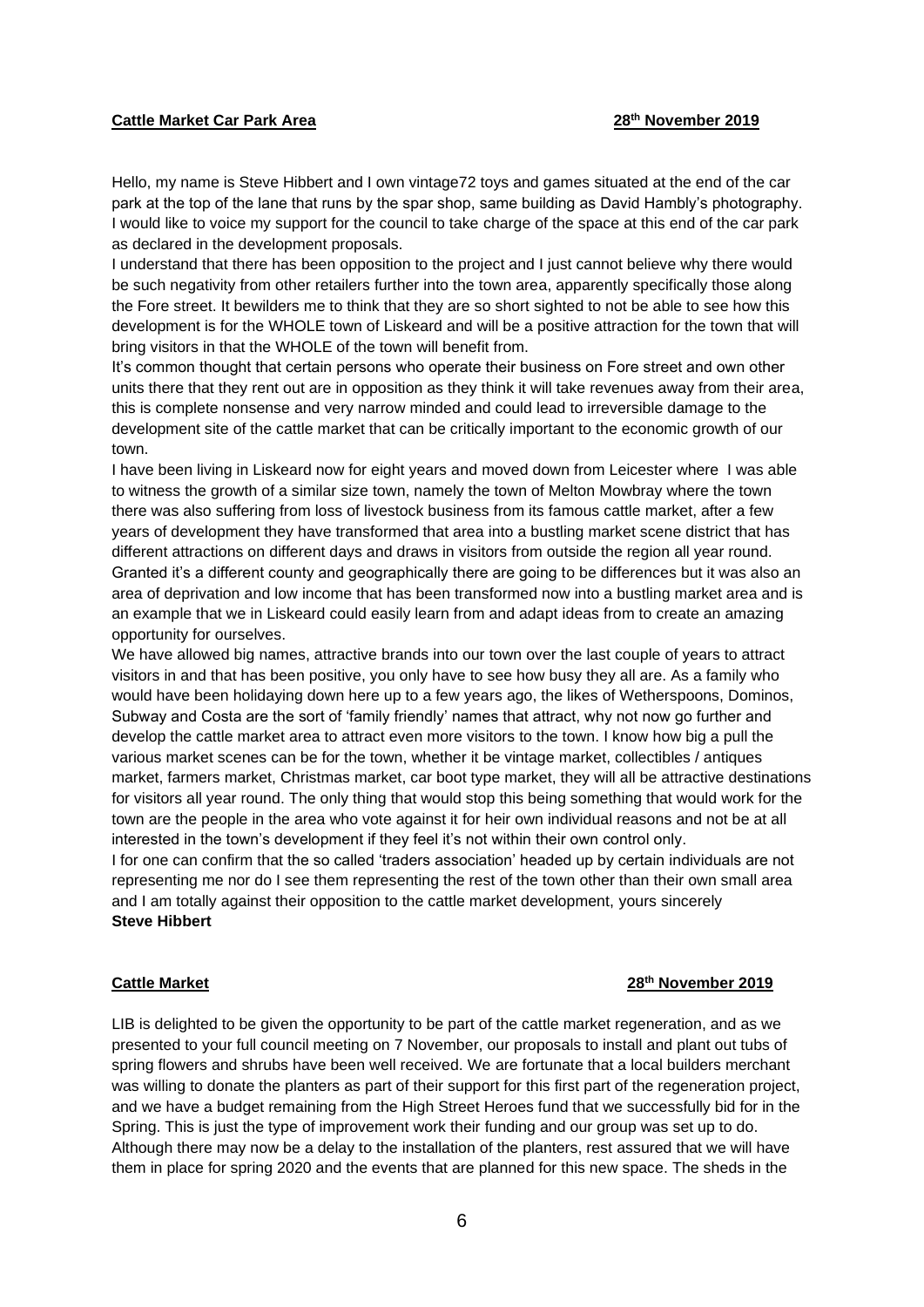Artisan Quarter couldn't have been more supportive as we joined forces to clear up the Market Approach entrance, and thanks to another local business (Ivor Dungey of Santa Trees), the cattle market now has its own illuminated Christmas tree.

## Kind regards **John Hesketh Liskeard in Bloom**

## **REGENERATION OF THE CATTLE MARKET – PHASE 1 3**

### **rd December 2019**

Dear Mr Vinson

Thank you for your detailed reply to my email. Based on the updated proposed plans I would like to withdraw my objection to the loss of car parking spaces. The loss of just 4 spaces is well worth the benefits the proposed events area would bring to the town.

Best wishes Tony Wilday Talland Bay Insurance Services

### **Cattle Market**

### **th December 2019**

Dear Sirs -

I understand the Town Council is considering taking over part of the Cattle Market Car park towards the Spar end.

This would be a fantastic idea to help small businesses of which i am one of and the community. There is already a small number of artisan businesses in that area, if a small regular market could be set up, it could people start up their business and bring people into the Town which can only be a good thing for all.

The area could also be used by community groups to put on fund raising events. So yes please, lets get this opportunity going.

Kind regards

## **Adam Hodgkins**

## **Events Area license 10<sup>th</sup> December 2019**

Good Morning Steve,

I have spoken with Adam this morning and he has confirmed that CC as the landlord would cover the cost of the rates on the events space and is happy for this to be confirmed in the lease. Thanks,

## **Arron Jones Principal Development Officer. Cornwall Council**

## **Liskeard Cattle Market Phase 1 12th December 2019**

Dear Sir / Madam,

I just wanted to write a quick letter of support in favour of the Cattle Market proposal. We at Studio Wallop are very excited with the proposed development and would be happy to voice our support for the project publicly if needed. We have lived in London and New Zealand and have